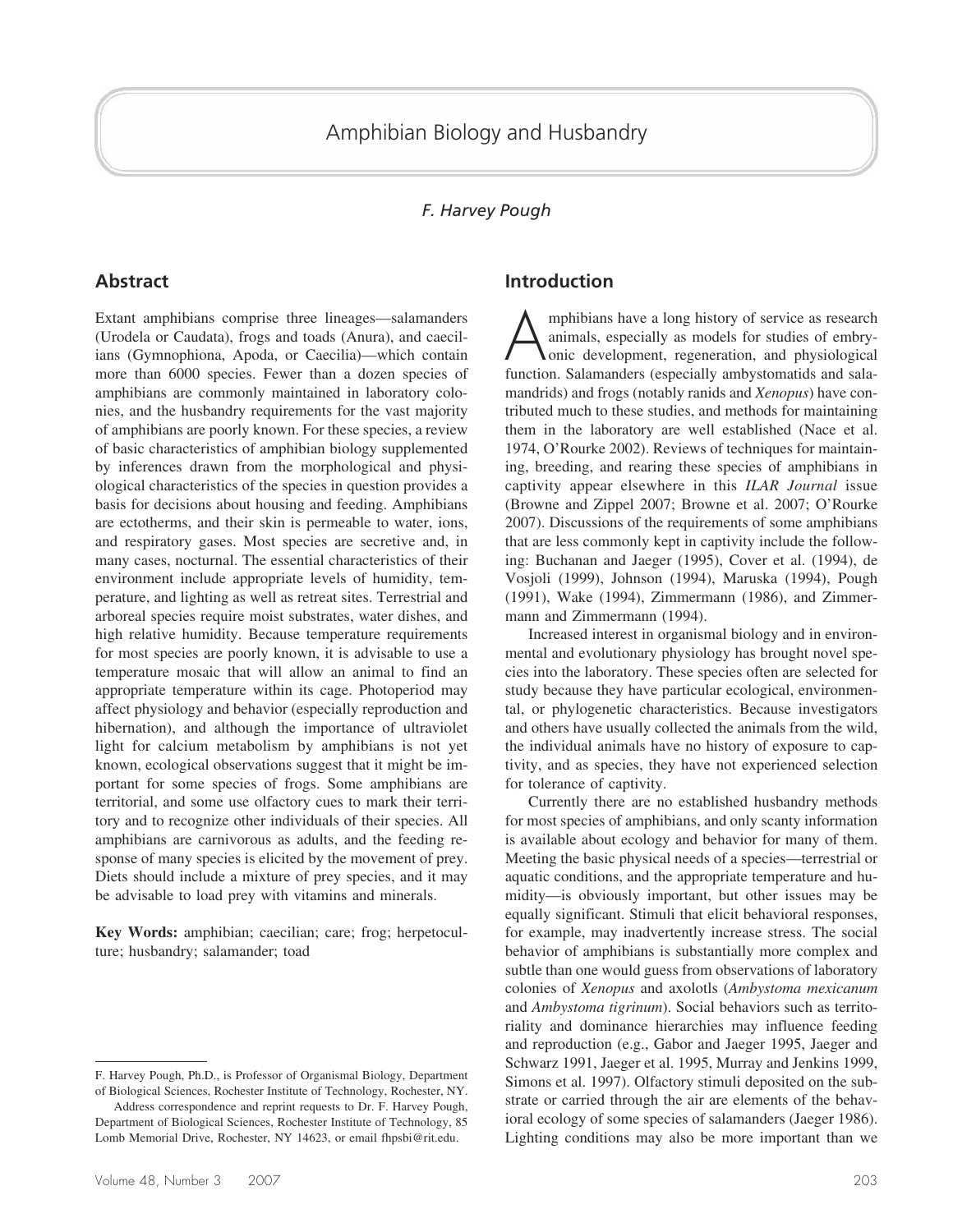realize—photoperiod as well as the intensity and spectral quality of light are probably important stimuli for some amphibians.

Caring for exotic species of amphibians has much in common with herpetoculture, and herpetocultural resources can be useful sources of information and advice. Recommended resources include the Herpetocultural Library (de Vosjoli 2004, 2006; de Vosjoli et al. 2005); web sites (e.g., www.pumilio.com); and chat groups (e.g., www.groups .msn.com/HerpetocultureChatGroup/amphibians.msnw). In addition, information about the ecology, geographic ranges, and conservation status of amphibians is available from Amphibiaweb (www.amphibiaweb.org) and Global Amphibian Assessment (www.globalamphibians.org).

*Herpetological Review*, which the Society for the Study of Amphibians and Reptiles publishes, includes a section on Herpetological Husbandry; and the International Zoo Yearbook includes information about the care of amphibians. Professional staff members at zoos and aquaria may be able to provide suggestions about the husbandry of particular species.

When species-specific information about the behavioral, ecological, and physiological characteristics of a species of amphibian is not available, inferences based on elements of the basic biology of amphibians may provide the only guidelines. Two characteristics of amphibians—ectothermal regulation of body temperature and permeable skin—play central roles in their biology and provide starting points for inferences about their requirements in captivity. It is possible to amplify these general characteristics with information about the phylogenetic relationships and by observations of the morphological characteristics of the species in question.

# **Biological Characteristics and Life Style of Amphibians**

The extant amphibians (Amphibia [Frost 2006] or Lissamphibia [Tree of Life Web Project 1995]) appear in the fossil record during the Mesozoic. A large number of derived characters (initially identified by Parsons and Williams [1963] and subsequently restated and modified [Duellman and Trueb 1985, Frost 2006]) support the monophyly of the group. The lower Triassic form *Triadobatrachus* forms a monophyletic group with frogs and toads (Rage and Roĉek 1989). The earliest salamander fossils are from Middle Jurassic sites in England and Kirghizstan, and investigators have recently reported superbly preserved fossil salamanders from the Late Jurassic of China (Evans et al. 1988; Gao and Shubin 2001, 2003; Gao et al. 1998; Nessov 1988). The earliest known caecilian, *Eocaecilia*, is from the Early Jurassic of Arizona (Jenkins and Walsh 1993). Thus, the morphological and physiological characteristics of the major lineages of amphibians have been established for 150 million years or more. These characteristics are central to the evolutionary persistence of the lineages and are key elements of the biology and husbandry of amphibians.

# Phylogenetic and Ecological Diversity

A recent revision of the extant amphibians (Frost 2006) has resulted in a change of the generic names of many species. The literature of amphibian biology uses the old names, and literature searches require these names. To minimize confusion, I have used the familiar names with the new names in parentheses.

The extant amphibians illustrate an approach to terrestrial vertebrate life that combines ectothermy and a low metabolic rate with highly efficient secondary production (Pough 1983). A low metabolic rate reduces the massspecific metabolic rate with the result that small body size is energetically feasible. Most amphibians are small. Twenty percent of the species of salamanders and 17% of frog species have adult body masses of 1 g or less, and 65% of salamanders and 50% of anurans are smaller than 5 g as adults. Because they are ectotherms, amphibians do not use ingested energy to control their body temperature. As a result, their net secondary production efficiency is high amphibians convert half or more of the energy they ingest into their own body mass compared with less than 1% for birds and mammals. The combination of small body size and efficient biomass production allows amphibians to play a unique role in ecosystems by consuming prey items that are too small for other vertebrates to eat and by repackaging most of that energy into salamander and frog-size packages (Pough 1980).

The skin of amphibians lacks scales, is plentifully supplied with mucus and poison glands, and is a site of oxygen and carbon dioxide exchange for adults as well as for larvae. Small body size and glandular skin profoundly influence the ecology, physiology, and behavior of amphibians. Cutaneous respiration accounts for a significant proportion of respiratory gas exchange, water evaporates from the skin of some amphibians as rapidly as from a free-water surface, and amphibians are sensitive to toxins in the environment (Alford and Richards 1999; Boutilier et al. 1992; Maerz et al. 2005; Shoemaker et al. 1992).

The discussion that follows emphasizes features that are helpful starting points for inferences about the habits, habitats, and husbandry of unfamiliar species of amphibians.

#### *Frogs and Toads*

Anurans are the largest group of amphibians. Approximately 5200 species are in this group (Frost 2006), and they reside on all of the major continents except Antarctica and on many oceanic islands (Pough et al. 2004; Zug et al. 2001). Compared with other tetrapods, anurans have short trunks (only 5-9 presacral vertebrae), broad, flat heads with extensive reduction of bone, and hind limbs that are substantially longer than the forelimbs in most species. Although the long hind limbs of anurans are most commonly associated with jumping, they are also effective for swimming, walking, running, and climbing; and all of these forms of locomotion are represented among frogs and toads.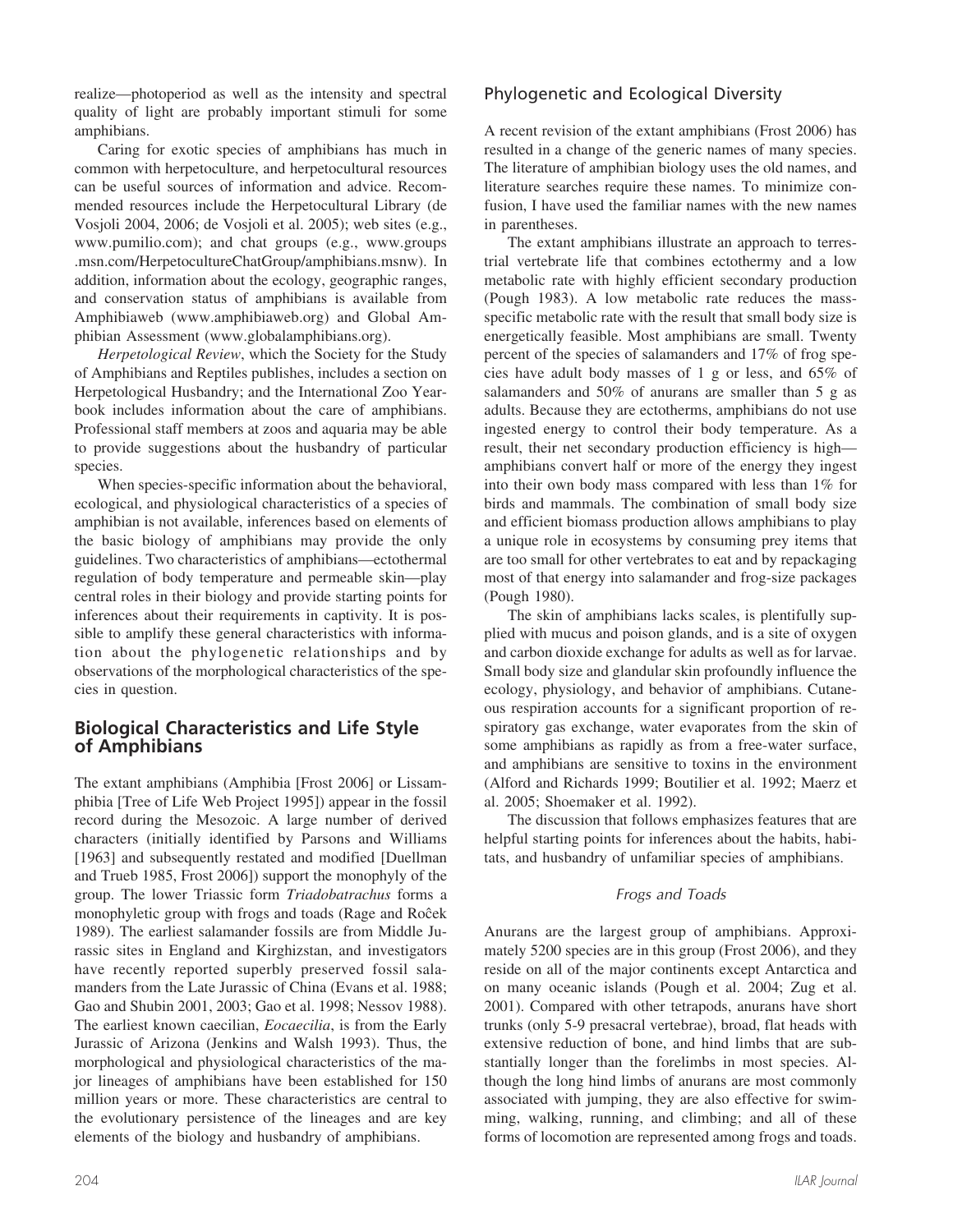Common names do not match the phylogenetic or ecological diversity of the extant anurans and are not a good guide to their habits or husbandry. Some animals with frog in their names are fully aquatic (e.g., the African clawed frogs, *Xenopus*), but others are semiaquatic (e.g., many species of true frogs, Ranidae) or fully terrestrial (e.g., the dart-poison frogs, Dendrobatidae). Animals called toads are often more terrestrial than those called frogs, but exceptions (e.g., the completely aquatic Surinam toad [*Pipa pipa*]) make that distinction an unreliable guide for husbandry. An animal called a tree frog is almost certainly at least partly arboreal, but many frogs and toads without "tree" in their common names have substantial arboreal capacities and are best maintained in cages that permit them to climb, absorb water droplets from leaves, and hide in foliage.

Body form is likely to be a more reliable guide to the habits and needs of an unfamiliar species of anuran than its name, and some generalizations about form and ecology are robust (Figure 1). Arboreal species of frogs normally have long limbs. Familiar examples are found in the hylids (tree frogs that are most diverse in the New World and occur also in Europe, parts of Southeast Asia, and Australia) and their ecological counterparts the rhacophorids (tropical Africa, parts of Asia, and the Indo-Australian archipelago), as well as in less familiar groups such as hyperoliids (sub-Saharan Africa, Madagascar, and the Seychelles) and centrolenids (Central and South America). Some lineages of arboreal frogs have expanded toe pads that help them adhere to smooth surfaces. The bottom surface of a toe pad is formed



**Figure 1** Relationship between body form and locomotor mode among anurans. Reprinted with permission from Pough FH, Janis CM, Heiser JB. 2005. Vertebrate Life. 7th ed. Saddle River: Prentice Hall.

Stout bodies and blunt heads are often characteristic of terrestrial anurans, and species that normally move by walking or running usually have relatively short legs and forelimbs and hind limbs that do not differ greatly in length. Many species of toads (Bufonidae, a nearly worldwide group) have stout bodies and blunt heads with relatively short legs, as do terrestrial frogs (Leptodactylidae, primarily a Central and South American group, and Microhylidae, from southern North America to northern South America, sub-Saharan Africa, Southeast Asia and eastern China, and islands of the western Pacific Ocean). Anurans that burrow into the ground generally have stout bodies and short limbs that place them at the extreme end of the terrestrial walkers, and some burrowers have pointed snouts and tarsal features (e.g., the cornified spade of spadefoots) that assist in burrowing.

#### *Salamanders*

The approximately 550 species of salamanders are elongate animals with long tails. The forelimbs and hind limbs of terrestrial salamanders are roughly the same length, and salamanders use alternating movements of the limbs combined with the passage of a sine wave along the body axis for locomotion. Some fully aquatic species of salamanders have reduced limbs. Salamanders have a more restricted geographic distribution than do anurans. They are largely absent from the Southern Hemisphere, extending southward only as far as the northern half of South America and the north coast of Africa (Pough et al. 2004; Zug et al. 2001). Approximately 70% of extant salamanders are in the family Plethodontidae. This family is well represented in North, Central, and South America and has a single species in southern Europe and another in Korea.

Salamanders exhibit less obvious morphological diversity and habitat specialization than do anurans although salamanders reside in a variety of habitats, from aquatic to terrestrial. Plethodontids extend from arboreal through terrestrial to aquatic species, with few conspicuous differences in body form. Most plethodontids (hence, most salamanders) dwell in streams, on stream banks, or on the forest floor, but some tropical plethodontids are arboreal. Arboreal salamanders have webbed feet that adhere to smooth surfaces as the salamanders climb. Salamanders without specialized feet also climb; *Plethodon cinereus* climb on plants in the forest understory to forage on wet nights (Jaeger 1978). Streamside plethodontid salamanders extend from species that normally live on the edge of a stream or in the water (e.g., *Eurycea* and *Gyrinophilus*), through a series of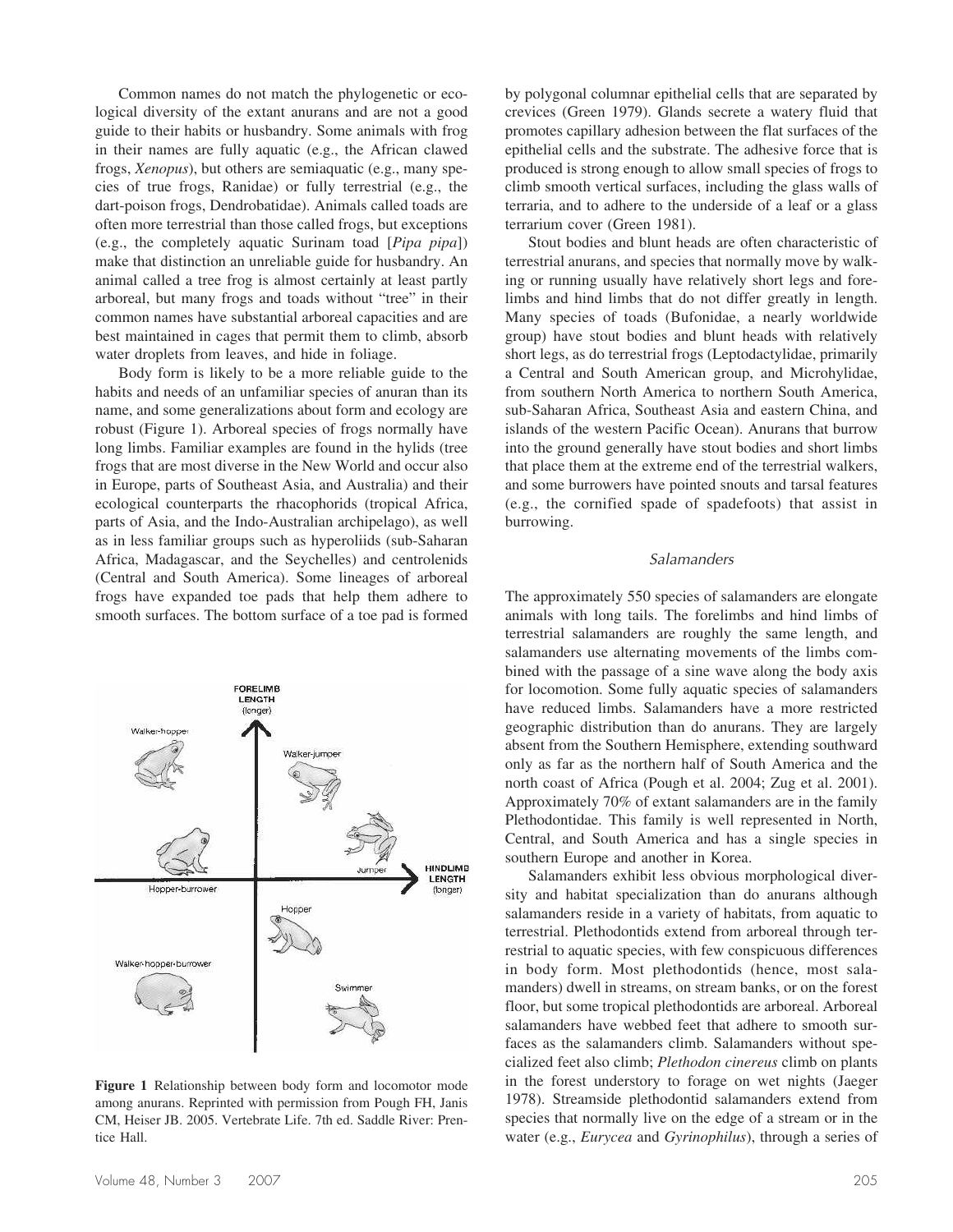increasingly terrestrial species of streamside salamanders (*Desmognathus*) that occur in habitats progressively farther from water, to fully terrestrial species in the genus *Plethodon*, which never enter water (Hairston 1987).

Salamandrids also span a range from aquatic to terrestrial. Aquatic salamandrids—the European *Triturus (Lissotriton)* and the North American *Notophthalmus*—have few features that reveal their aquatic habits except for tails that are laterally compressed compared with the more rounded tails of terrestrial forms such as *Salamandra* in Europe and *Taricha* in North America.

Some terrestrial species of salamanders (e.g., *Ambystoma* and *Taricha*) breed in water. These species develop aquatic characteristics such as an expanded tail fin during the breeding season. Fully aquatic species of salamanders often have paedomophic characteristics that include externally visible features such as the absence of eyelids and retention of a functional lateral line system. External gills are the most conspicuous feature of some aquatic species such as the mud puppies (*Necturus*). However, not all aquatic salamanders have external gills. The largest extant salamanders—the Chinese and Japanese giant salamanders (*Andrias*), which reach adult lengths of 1.5 m or more, and the North American hellbenders (*Cryptobranchus*), which grow to 75 cm—are aquatic but lack external gills. An eel-like body form with extreme reduction in the size of the limbs is characteristic of two families of aquatic salamanders, the sirens (*Siren* and *Pseudobranchus*) and the amphiumids (*Amphiuma*).

Facultative or obligatory paedomorphosis occurs among some species of ambystomatids. In some species, entire populations retain external gills and other larval characteristics and pass their entire lives in water (Whiteman 1994). The familiar laboratory axolotls are an example of this phenomenon. In other species, individuals within a population are paedomorphic. The incidence of paedomorphosis varies geographically in *Abystoma tigrinum* (Collins 1981) and from pond to pond in *Ambystoma talpoideum* (Semlitsch 1985). Paedomorphosis also occurs in some other families of salamanders, including salamandrids (*Notophthalmus*) and dicamptodontids (*Dicamptodon*) (Good 1989; Harris 1987).

#### *Caecilians*

The Gymnophiona is a lineage of elongate, limbless, and nearly tail-less amphibians known as caecilians, which includes both terrestrial burrowing species and aquatic species (Taylor 1968, Wilkinson and Nussbaum 2007). The approximately 170 species live in tropical areas of most of the world, but the group is absent from Madagascar and the Papuan-Australian region. Their secretive habits make caecilians difficult to study, but new techniques are revealing important information about the ecology of this group (Gower and Wilkinson 2005; Gower et al. 2004; Kupfer et al. 2006a; Measey et al. 2003a, 2003b, 2004; Preswell et al. 2002).

The most important decision about the husbandry of a caecilian is whether to keep it in an aquarium or a terrarium, and that question is not always easy to answer. Aquatic and terrestrial species of caecilians are not always distinguished by conspicuous morphological differences. The eyes of all species are greatly reduced and covered by skin, and all caecilians have a unique chemosensory organ—the tentacle—that incorporates elements of the eye and the vomeronasal organ. Aquatic species are somewhat laterally flattened, and some of them have colored patterns on their skin. These characteristics contrast with the cylindrical body form of terrestrial species and the uniform surface coloring of most of those species.

## Life History

A complex life history that includes an aquatic larval stage and metamorphosis to the adult form is an ancestral characteristic of amphibians, but enormous interspecific variation exists even within this pattern. Only fishes have more diverse life history patterns than amphibians. The diversity of life history strategies in amphibians complicates generalizations about animal husbandry. Direct development (omitting a free-living larval stage) and viviparity (retaining the eggs within the female through metamorphosis) occur in all groups of extant amphibians.

Salamander larvae are similar to adults in general body form although they lack some characteristics such as eyelids and certain jaw bones, which appear only at metamorphosis. Salamander larvae are carnivorous, as are all adult salamanders. The most visible change that accompanies metamorphosis of salamanders is loss of the gills and tail fin. Direct development, which is widespread among plethodontid salamanders, occurs also in *Ambystoma* and *Salamandra*. The eggs of direct developing species are permeable and require high humidity levels to avoid desiccation.

Frog larvae (tadpoles), in contrast to salamander larvae, are very different from the adults in body form and function. It is only a mild exaggeration to say that a tadpole is a feeding machine with just enough locomotor capacity to move it from one food source to the next. Tadpoles are filter feeders, and they remove particles of food from the stream of water that passes inward through the mouth and out past the gills. Grazers, predatory forms, and egg-eaters use cornified beaks to loosen particles from a large surface, and midwater feeders sieve particles that are already suspended in water. Papillae in the buccal cavity direct large suspended particles to the esophagus, and mucus captures smaller particles. Strands of mucus and captured particles break loose and are carried to the esophagus. Algae and bacteria comprise the diet of most tadpoles, but some species are macrophagous, consuming zooplankton and small crustaceans. Carnivorous tadpoles prey on other tadpoles (of their own species or other species), and egg-eating tadpoles consume eggs. Oophagous tadpoles live in small bodies of water known as phytotelmata, such as in the leaf axils of plants.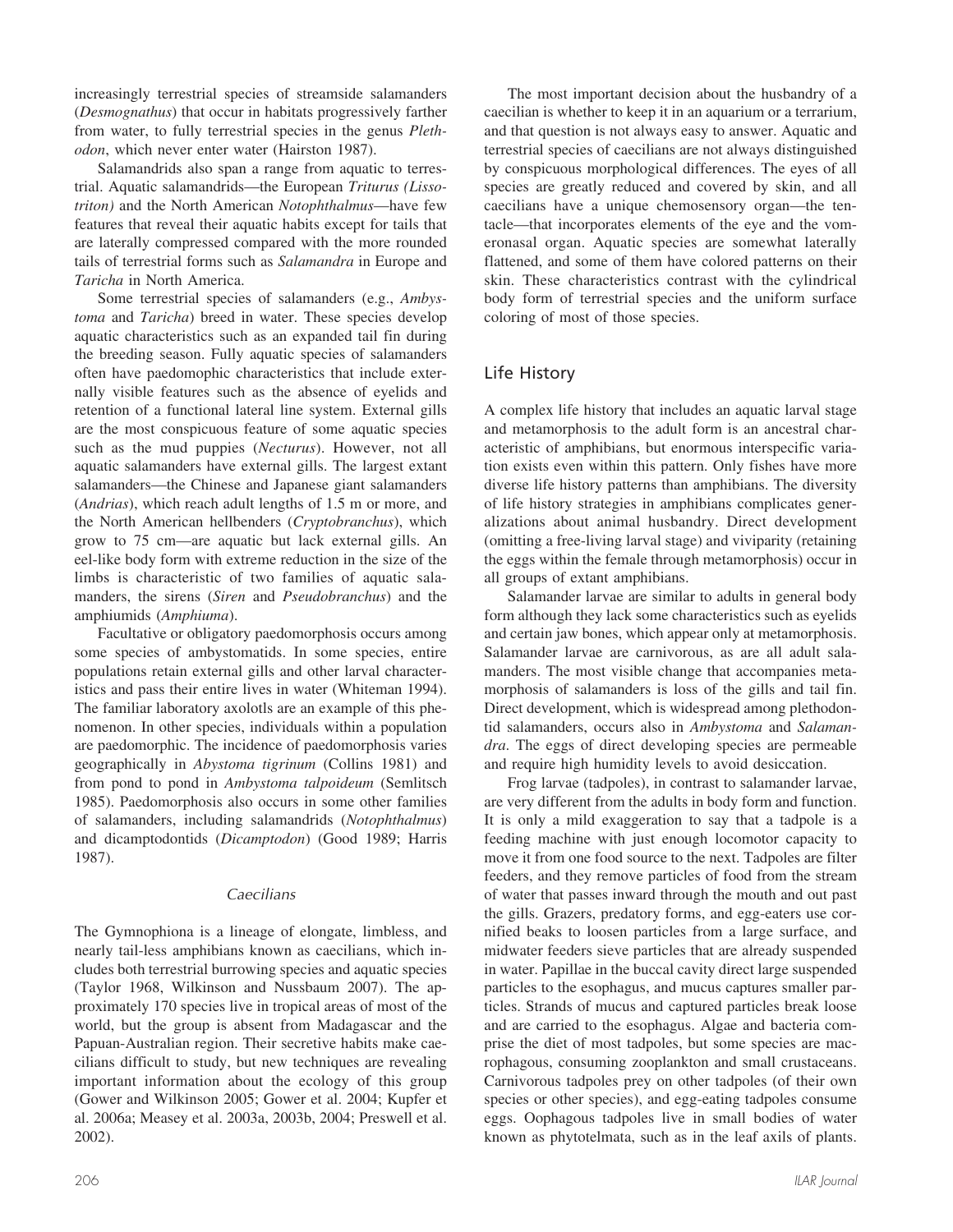Some consume eggs that are incautiously deposited by a female (of their own species or a different species) in an axil that already contains a tadpole. Dendrobatid frogs deposit eggs in terrestrial nests, and one parent remains with the clutch until the eggs hatch into tadpoles that are transported to aquatic sites. Female *Dendrobates (Oophaga) pumilio* transport tadpoles to phytotelmata and place one tadpole in each site. The mother returns to her tadpoles and deposits nutritive eggs during the developmental period (Brust 1993).

Some caecilians deposit large-yolked eggs on land. These eggs hatch into free-living aquatic larvae that spend approximately 1 year in the water before they metamorphose to become terrestrial adults. Viviparity is widespread among caecilians; all species in the subfamilies Typhlonectinae and Scolecomorphinae are believed to be viviparous. The subfamily Caeciliinae includes viviparous species, species that lay eggs which hatch into aquatic larvae, and species that lay eggs with direct development (Wake 1977, 1993). Viviparous caecilians produce smallyolked eggs that hatch into larvae within the mother's oviducts. When the energy supplied by the yolk has been consumed, the larvae of viviparous caecilians feed on a lipid-rich material secreted by the walls of the oviduct or by the skin (Kupfer et al. 2006b; Wake 1993; Wake and Dickie 1998).

Viviparity appears to be rare among salamanders and frogs, yet it has evolved repeatedly in both groups (Wake 1993). *Salamandra atra* gives birth to fully metamorphosed young, and other species of salamandrids retain the eggs through hatching and produce aquatic larvae. Viviparity in the strict sense of retaining eggs in the oviducts through the entire developmental period is currently known in only two genera of anurans—a Puerto Rican tree frog, *Eleutherodactylus jasperi*, and a genus of African toads, *Nectophrynoides*, which includes species that span the entire range from external fertilization and aquatic tadpoles to internal fertilization and viviparity (Graybeal and Cannatella 1995; Wake 1978). Viviparity is easy to overlook in the field, however, and it is probably more widespread among anurans than we currently realize.

# **Ectothermy and Temperature Regulation**

In general, amphibians are regarded as poor thermoregulators compared with other terrestrial vertebrates (Brattstrom 1962, 1963, 1979; Hutchison and Dupré 1992). Some habits and habitats offer limited opportunities for thermoregulation, at least during the portion of the day when the animals are active. Nocturnal species, for example, cannot bask in the sun, and the thermal mosaic of the environment is more uniform at night than it is during the day. Furthermore, evaporative cooling counteracts solar heating, and water loss limits the time most species of amphibians can be in exposed locations (Tracy 1975).

Amphibians' thermoregulation under natural conditions

is probably more common than we appreciate, however, because much of their thermoregulatory behavior consists of selecting suitable microenvironments. Newly metamorphosed spotted salamanders, *Ambystoma maculatum*, for example, take shelter beneath rocks on the banks of their breeding ponds. The salamanders select sites under rocks that do not exceed 32ºC during the day. In laboratory trials in which rocks were heated, salamanders emerged and sought cooler shelters when the temperature beneath a rock reached 32ºC (Pough and Wilson 1970). Red efts, the terrestrial life stage of red-spotted salamanders *(Notophthalmus viridescens*), take shelter beneath pieces of bark in a forest clearing. They tolerated body temperatures between 26 and 29ºC although lower temperatures were available under the same piece of bark; however, an investigation revealed no salamanders under bark slabs when temperatures exceeded 30ºC (Pough 1974).

The permeable skin of amphibians both complicates their thermoregulatory behavior and provides opportunities that would not be available to animals with lower rates of cutaneous water loss. Pearson and Bradford's (1976) comparison of a toad (*Bufo* [*Chanus*] *spinulosus*) and a lizard (*Liolaemus multiformis*) in the high Andes illustrates the limits that the permeable skin of amphibians places on their ability to increase their body temperatures by basking in the sun. Both animals basked in the sun and increased their body temperatures above air temperature. Although the lizard reached body temperatures between 30 and 35ºC, the toad's body temperature did not exceed 25ºC because of the cooling effect of cutaneous evaporation. Newly metamorphosed green toads, *Bufo* (*Anaxyrus*) *debilis*, bask in the sun on the sides of streams but seek areas of moist substrate to avoid dehydration (Seymour 1972). Adult bullfrogs, *Rana catesbiana* (*Lithobates catesbeianus*), spend the night in artificial ponds in California that remain warmer than the air, and the animals move onto shore during the day (Lillywhite 1970). Frogs that are partly submerged are able to remain in full sun for prolonged periods because evaporative water loss balances solar heating and allows them to maintain body temperatures between 25 and 30ºC whereas black bulb temperatures exceed 40ºC. Canyon treefrogs (*Hyla arenicolor*) in Arizona spend the day in full sun on boulders near streams. Apparently cutaneous evaporation prevents the frogs from overheating, but the investigators observed that they did become dehydrated. At intervals the frogs shuttled to the stream to rehydrate and then returned to a boulder (Brust and Preest 1988). Avoidance of predation by garter snakes (*Thamnophis*) is a plausible explanation for this behavior because the snakes forage along the water's edge but cannot cross the hot boulders to reach the frogs.

#### Temperature and Husbandry

Amphibian husbandry requires information about the temperatures at which animals should be maintained, but it is not possible to provide specific recommendations for am-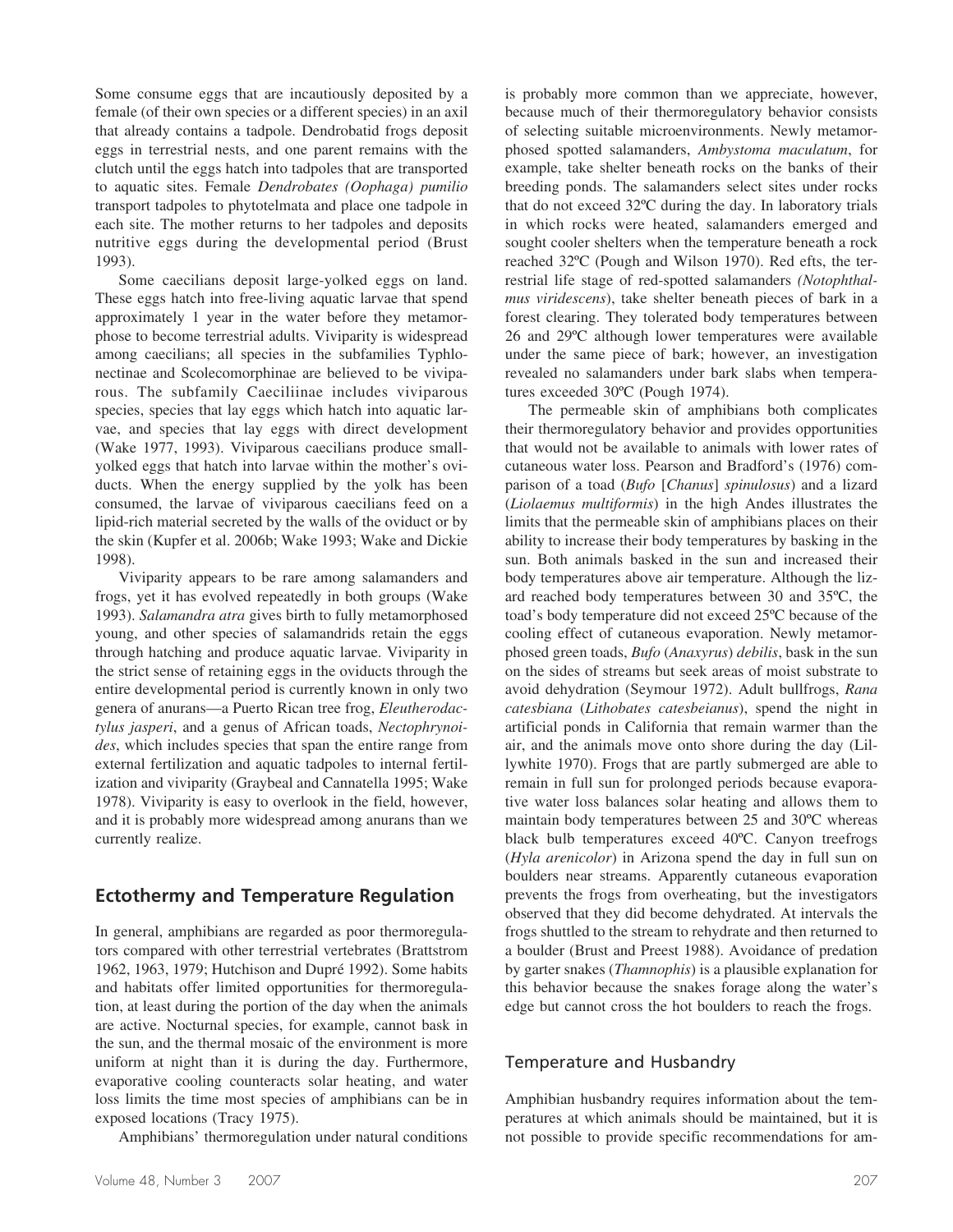phibians in captivity. Although the temperature relations of amphibians are flexible, their temperature preferences and temperature tolerance may change daily or seasonally in response to the recent thermal history of the animals, to social interactions, or with age (summarized in Hutchison and Dupré 1992).

The nocturnal habits of most amphibians and the interaction of heat loss (via evaporative cooling) with heat gain (via radiation and conduction) preclude generalizations about temperature regulation. Free-ranging animals probably use microclimate selection to adjust their body temperatures, and they may regulate for only a portion of the day. Species that are active at night, for example, probably must choose between being active at whatever body temperature results from the ambient conditions or forgoing activity for that evening. These species may thermoregulate during the day, however, by moving within their retreat sites as some nocturnal lizards do (Mautz and Case 1974). Aquatic larvae and the adults of fully aquatic species normally have body temperatures that are very close to water temperature; however, under natural conditions tadpoles select different locations during the day in response to temperature changes (Brattstrom 1962).

Temperatures recorded in the field reflect the ranges of temperatures that amphibians have tolerated and provide a starting point for husbandry. Based on the temperatures that Duellman and Trueb (1985) and Hutchison and Dupré (1992) have tabulated, it is advisable to use the following guidelines when housing amphibians:

- For species that live only in cold aquatic habitats (e.g., *Ascaphus*, *Cryptobranchus, Necturus, Gyrinophilus*), initially set the temperature at 10ºC.
- For species from cool temperate and montane tropical regions, start with temperatures around 15ºC.
- For species from warm temperate and tropical environments, evaluate the responses of the animals to temperatures between 20 and 25ºC.

These estimates are intentionally on the cool side because a temperature that is too high is more dangerous than one that is too low.

Many species of amphibians are kept by herpetoculturists. Specific information about these species is available on the web and includes the following suggestions:

- www.pumilio.com suggests a temperature of  $\geq 18^{\circ}C$ for dart poison frogs (Dendrobatidae);
- www.goecities.com/rafarndell/husbandry.html suggests temperatures between 26 and 30ºC for adult *Ceratophrys*; and
- www.peteducation.com recommends 18 to 24ºC for *Bombina*.

Web sites are likely to be particularly useful sources of information about exotic species, which are not typically

included in publications that focus on the species commonly used in laboratories.

Observation of the animals' color and behavior (activity, feeding, and production of feces) provides a basis for adjusting temperature. If animals are dark-colored, inactive, do not feed, or do not produce feces, it is advisable to increase the temperature in small increments. Ideally, captive conditions will replicate the thermal mosaic found in natural habitats and will allow animals to maintain daily cycles of temperature and behavior. However, providing both high humidity and a temperature mosaic simultaneously requires care to avoid creating a steamer that risks overheating the animals it is intended to benefit. One suggestion is to place an under-cage heater at one end of a long terrarium to establish a temperature gradient that may allow amphibians to thermoregulate behaviorally. Under-cage heaters are widely available from herpetocultural suppliers.

### Water Uptake and Loss

Evaporation is the major route of water loss for terrestrial amphibians (Shoemaker et al. 1992). Some species have very low cutaneous resistances, but others have substantially less permeable skins. Investigators have characterized anurans according to the following three general categories of skin resistance to water movement (Buttemer 1990; Shoemaker et al. 1972, 1989; Wygoda 1984, 1988):

- Skin resistance < 1 sec/cm of skin thickness: Many aquatic and terrestrial species (including species of spadefoot toads [*Scaphiopus*]), which live in deserts)
- Skin resistance of 2 to 10 sec/cm: Arboreal species
- Skin resistance of 100-300 sec/cm: A few species of tree frogs, which are relatively waterproof

This pattern of skin resistance appears to include both phylogenetic and ecological components. All of the species with a high level of cutaneous resistance are found among hylids, rhacophorids, and hyperoliids, but arboreal species of North American hylids have higher levels of cutaneous resistances than do nonarboreal species (Wygoda 1984).

Waterproof species have mechanisms that reduce water movement through the skin. *Phyllomedusa sauvagii* uses its limbs to spread a waxy secretion from glands over its body. Lipids in the skin are probably the basis of the high levels of cutaneous resistance of *Chiromantis*, *Hyperolius*, *Litoria*, and *Hyla* (Barbeau and Lillywhite 2005; Christian et al. 1988; Shoemaker et al. 1992).

The permeable skins of amphibians allow water to move inward as well as outward, and amphibians rely on cutaneous uptake of water rather than on drinking. The pelvic patch is an area of highly vascularized skin responsible for most cutaneous water uptake. Water is absorbed by skin in the pelvic patch from pools or droplets, and also from moist soil. The relationship between soil water content and water uptake is complex and depends on the structure of the soil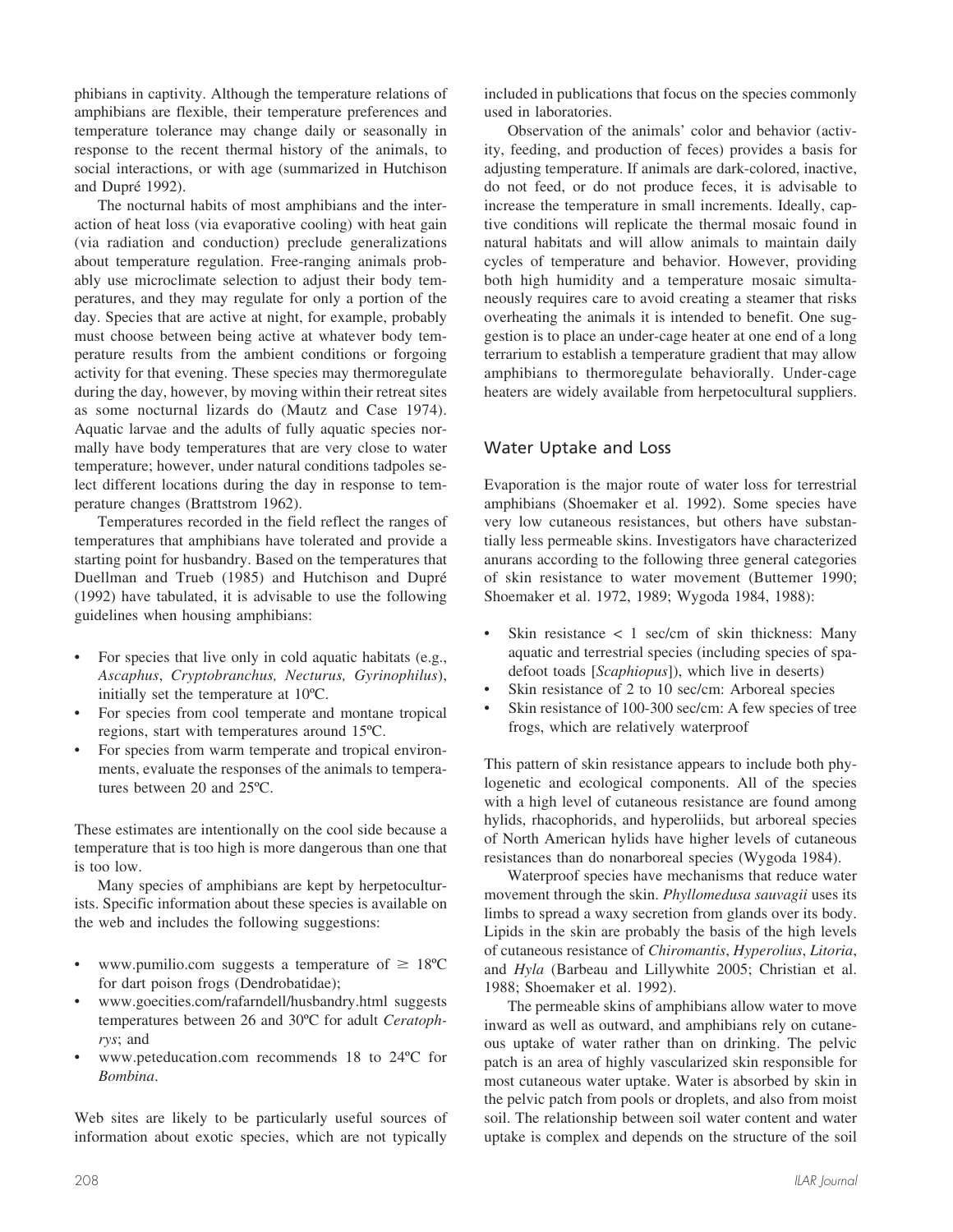and the surface texture of the skin. Rugosity typically characterizes the skin of the pelvic patch of terrestrial amphibians, especially those from relatively dry environments, and these species can generally absorb water from lower soil water potentials better than can aquatic species.

The matrix water potential level of soil must be relatively high to permit absorption of water by amphibians. A frog (*Rana* [*Lithobates*] *pipiens*) that has been dehydrated to 70% of its fully hydrated body mass has a water potential of -400 kPa (Tracy 1976). Water potentials in the range of -100 to -200 kPa allow water uptake by normally hydrated amphibians. (For horticultural potting soil, this water potential corresponds to soil that can be squeezed into a ball that does not crumble when the pressure is removed.)

### Photoperiod and Light Quality

The light cycles in animal rooms that house amphibians should accommodate the needs of the resident species, although day and night (photophase and scotophase) can be shifted for the convenience of the investigator. It is important to note that because even nocturnal species need light to detect prey, the night phase of a photoperiod cycle should include low-intensity light.

Photoperiod, perhaps perceived by extraocular pathways, influences reproductive cycles of amphibians as it does for other vertebrates. Photoperiod is also involved in the timing of metamorphosis (Campbell et al. 2001; Paniagua et al. 1990; Wright 2002); however, we do not yet know about the effects of different spectral distributions of energy on these functions.

Exposure to ultraviolet-B light  $(UV-B<sup>1</sup>)$  is an essential element of husbandry for some species of lizards (e.g., Gehrmann et al. 1991; Townsend 1979; Townsend and Cole 1985), whereas other species appear to thrive without ultraviolet light. The role of UV-B in amphibian physiology is less clear (Gehrmann 1994). Studies of the effect of ultraviolet light on amphibians have emphasized its deleterious effects on eggs and embryos (e.g., Blaustein and Belden 2003; Blaustein et al. 1997; Broomhall et al. 2000; but see also Licht and Grant 1997 for a contrasting opinion); however, the behavior of some species of frogs exposes them to direct solar radiation for hours at a time (Brust and Preest 1988; Lillywhite 1970; Seymour 1972). Fluorescent bulbs with high UV-B output had no apparent ill effects on the growth of juvenile Wyoming toads (*Bufo* [ *Anaxyus* ] *baxteri*) (R.K. Browne, Perth Zoo, South Perth, Western Australia, personal communication, 2006), but larval salamanders (*Ambystoma macrodactylum* and *Ambystoma gracile*) that were exposed to UV-B grew more slowly than individuals that received only full-spectrum illumination (Belden and Blaustein 2002). Adults of two species of poison dart frogs (Dendrobatidae) avoided sites with high UV-B flux in the field and chose low levels of UV-B illumination in cages (Han et al. 2007). This is an area in which further experiments are needed. Gehrmann (1987) has provided information about the spectral quality of light from a variety of lamps.

# Chemical Ecology

A variety of noxious or toxic chemicals protect amphibians and include the following: alkaloids, peptides, biogenic amines, and bufodienolides (Brodie 1983; Daly 1995; Daly et al. 1987; Erspamer 1994). Some of these chemicals are derived from arthropods in the diets of the animals (Clark et al. 2005; Daly et al. 2000; Darst et al. 2005; Saporito et al. 2003, 2004; Weldon et al. 2006 ). Species with potent chemical defenses are often warningly colored, but this is not always the case. Toads (family Bufonidae) contain bufodienolides, which can be toxic to predators, but most toads are cryptically colored. Other species with noxious or toxic secretions have cryptic colors and patterns on the dorsal surface as well as bright flash colors on the ventral surface that are revealed by defensive displays. When firebellied toads (*Bombina*) are attacked, for example, they bend the trunk upward to display the red or yellow ventral surface. Similarly, fire-bellied newts (*Cynops*) and California newts (*Taricha*) expose brightly colored ventral surfaces on the trunk and tail when they are threatened. These defensive chemicals can be toxic to other species of amphibians, particularly when individuals are crowded together.

Chemical communication is widespread among plethodontid salamanders and may also occur in other terrestrial species. Red-backed salamanders (*Plethodon cinereus*) identify conspecific individuals by scent and respond differently to the scents of neighbors and strangers (Jaeger 1981; Jaeger and Forester 1993; Jaeger and Peterson 2002). It is important to recognize that moving animals among cages may be stressful because olfactory communication may cross species lines and the new cage may contain the scent of unfamiliar conspecifics. Smith and Pough (1994) have described intergeneric aggression of plethodontid salamanders.

#### Housing and Diet

Amphibians are secretive animals that spend substantial parts of the day in retreat sites. For this reason, the provision of hiding places for these animals is a basic element of successful husbandry. Amphibians are often reluctant to move into areas where they feel exposed, therefore some type of cage furnishing is an important component of housing. Naturalistic terraria with soil, plants, and pools of water are aesthetically pleasing, but it is difficult to keep such an enclosure clean and it is not clear whether amphibians appreciate them as much as human observers do.

<sup>&</sup>lt;sup>1</sup>Abbreviation used in this article: UV-B, ultraviolet-B light.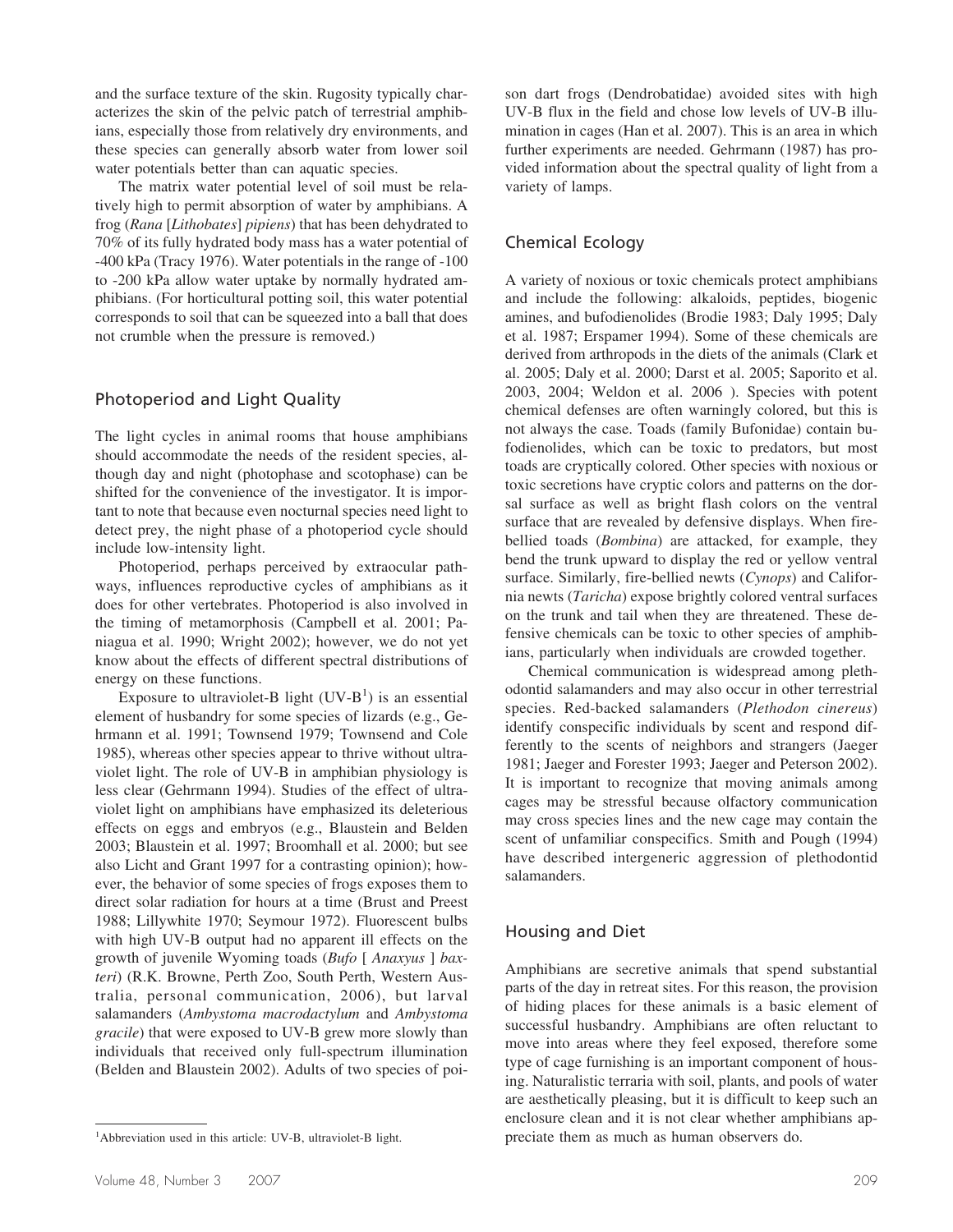Anurans and salamanders often thrive in cages with moist paper as substrate, sections of plastic pipe as hiding places, and plastic aquarium plants as cover objects. This utilitarian housing is easier to clean than a naturalistic terrarium, which is an important consideration when large numbers of individuals are maintained. The use of inert materials for amphibians is important because of the permeability of their skin. For example, the sensitivity of amphibians to the acids and bleaches that are used to manufacture paper make laboratory filter paper a better choice than paper towels, and distilled, deionized, or spring water is preferable to chlorinated tap water.

### Importance of Live Prey

Aquatic amphibians (e.g., tadpoles, salamander larvae, and adults of species such as *Xenopus* and axolotls) accept prepared diets, but terrestrial species often respond only to the stimuli provided by moving prey items. Most amphibians feed on insects, although the largest species consume crustaceans and small vertebrates. Bullfrogs (*Rana* [*Lithobates*] *clamitans*) and cane toads (*Bufo* [*Chanus*] *marinus*) are notorious for eating other species of anurans, and the horned toads of South America (*Ceratophrys*) lure smaller frogs within reach by wiggling a toe in a way that simulates the movements of an insect.

Frogs' eyes respond preferentially to small, convex, dark stimuli that move across the field of view. These neural circuits have been called bug detectors (Lettvin et al. 1959). Reliance on hard-wired prey detection mechanisms to elicit a feeding response may explain why anurans and salamanders do not respond to motionless prey. Moving an inanimate food item in front of an amphibian can stimulate attack; however, the size, shape, and pattern of movement of the item must fall within the range of stimuli to which bug detectors respond.

Despite the stereotypy of feeding responses that bug detector circuitry has implied, at least some amphibians change their response to prey under different circumstances. Undisturbed red-backed salamanders (*Plethodon cinereus*) selected large fruit flies when they were given a choice between large and small flies, and this behavior conforms to the predictions of optimal foraging theory (Jaeger 1990).

### Nutritional Quality of Prey

Amphibians consume whole insects. Practical considerations usually limit the choice of food items to several species of invertebrates that are readily available commercially, which include the following: mealworms (*Tenebrio molito*r), gray crickets (*Acheta domesticus*), wax worms (*Galleria mellonella*), cockroaches (usually *Blaberus craniiferus*), wingless fruit flies (*Drosophila melanogaster*), and earthworms (*Lumbricus terrestris*). Insects are generally deficient in vitamins and have low calcium:phosphorus ratios (Barker et al. 1998). None of these species (with the possible exception of earthworms) is suitable as the sole component of a diet (Bernard and Allen 1997).

It is possible to supply vitamins and minerals by mixing a bird or reptile multivitamin powder with powdered calcium or a commercial preparation of calcium with vitamin  $D_3$  and dusting the insects with this mixture just before offering the food items to the amphibians (Allen and Oftedal 1989). Another way to improve the nutritional content of insects is to feed supplements to them—a process called gut-loading. Ground rodent chow, monkey chow, trout chow, tropical fish flakes, and high-protein baby cereal have been used for gut loading In a comparative study, juvenile Wyoming toads (*Bufo* [*Chanus*] *baxteri*) fed crickets that had been gut-loaded with an experimental diet that included spirulina (high levels of vitamin A) and fish oil (high in omega-3 fatty acids) ate more and grew faster than toads that ate crickets dusted with powdered vitamins and minerals (R. K. Browne, personal communication, 2006).

Because powdered vitamins and minerals adhere to prey items for only a short time and nutrients in the gut are transient, it is important to remove uneaten food items within a few hours. In addition, because hungry insects may attack amphibians, it is wise to remove insects that are not eaten immediately as a precaution.

## **Summary**

About a dozen species of amphibians are commonly maintained in captivity, and husbandry methods for those species are well established. Caring for individuals of any of the remaining 6000 or so species of frogs, salamanders, and caecilians requires integrating knowledge of the basic biological characteristics of amphibians with information about the behavior and ecology of the species in question. Herpetoculturists have developed methods for maintaining exotic species of amphibians, and herpetocultural publications and web sites may provide useful information. Frequently little information is available about a species, and in that situation, it is necessary to draw inferences from morphological characteristics of the species.

Ectothermy and a permeable skin are basic characteristics of amphibians. In captivity, terrestrial species require a source of heat for thermoregulation and a closed environment that maintains a high humidity within the cage. The combination of heat with a closed container creates a risk of lethal overheating, therefore cages should provide a thermal mosaic from which the animal can select conditions that match its preference.

Many amphibians are nocturnal, spending the day in hiding places and emerging at night to feed. Terrestrial amphibians locate prey by vision, and consequently animal rooms require a low level of illumination at night. The significance of ultraviolet light to amphibians is unclear. A substantial body of literature has documented harmful effects of ultraviolet radiation on amphibian eggs, and adults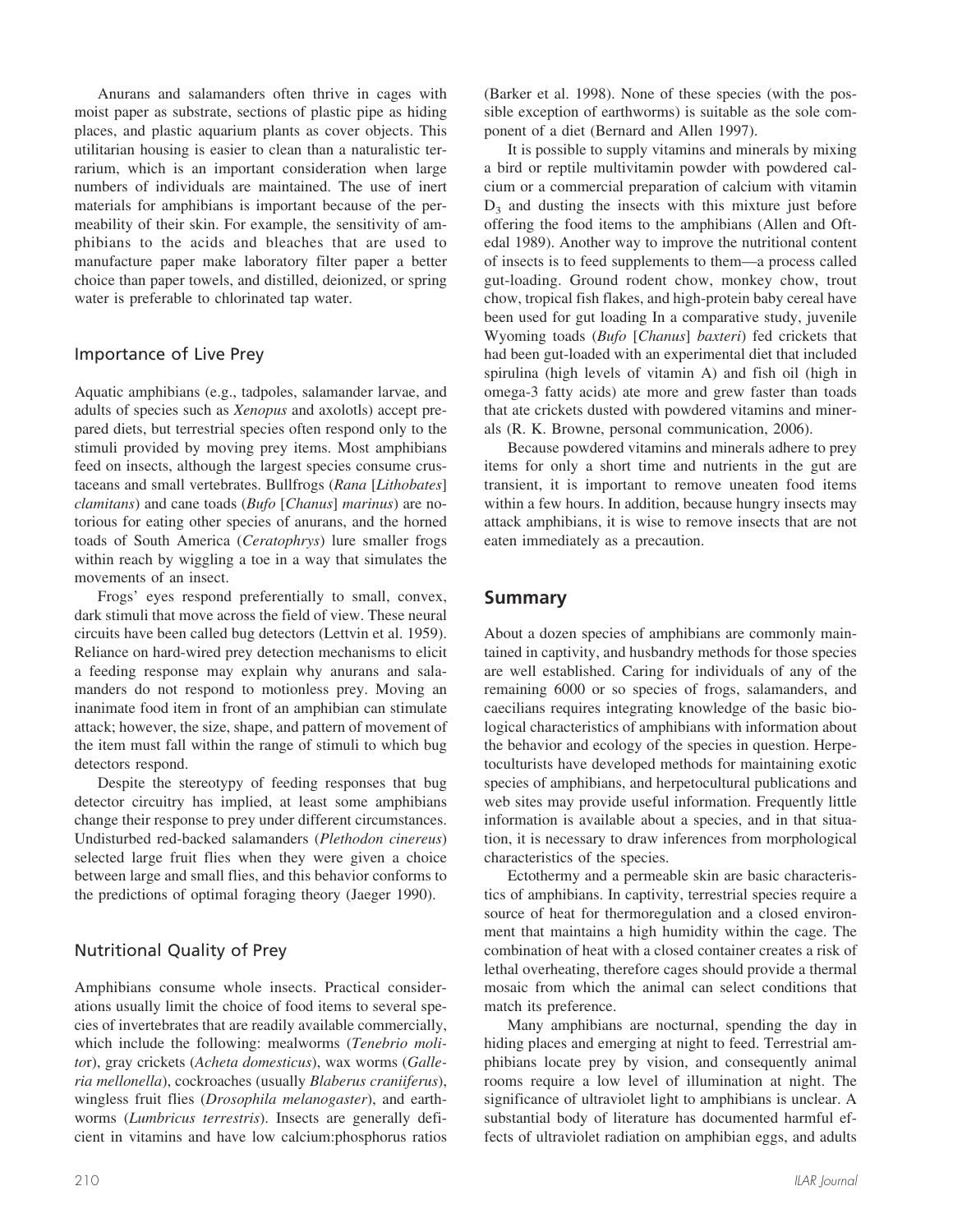of some species of tropical forest frogs avoid exposure to ultraviolet light. However, some species may require exposure to ultraviolet light for vitamin D activation and calcium metabolism.

Most amphibians feed in response to the movement of prey items, and live prey is usually necessary. Insects are the most common food for amphibians in captivity, but insects do not provide a nutritionally complete diet. Feeding a variety of insects is advisable, as is supplementing the insects with vitamins and minerals. Powdered vitamins and minerals can be dusted onto an insect just before it is fed to an amphibian, or high concentrations of these substances can be included in the food of the prey insects. Uneaten prey should be removed from the cage promptly because the nutritional supplements are quickly lost, and hungry insects may attack the amphibian.

Chemicals play a large role in the ecology and behavior of amphibians, and must be considered in husbandry. Many species of amphibians are protected by toxic secretions, and in some situations these substances can be lethal to other species. For this reason, it is unwise to carry different species in the same small container, and it may be unwise to mix species in cages. Salamanders, at least, have extensive social behaviors that are mediated by chemical cues from conspecifics. Some salamanders can recognize other individuals by scent, for example, and the scent of a strange salamander elicits behavioral responses different from those produced by the scent of a familiar individual. Observations of interspecific aggression suggest that chemical stimuli might cross species lines as well. It is essential to clean all of the equipment used to contain and handle amphibians after each use to remove scent cues.

Because amphibians differ in so many respects from their human caretakers, successful husbandry requires combining an appreciation of the biology of these animals with awareness of elements of the physical and biological environment that are insignificant or even imperceptible to humans and sensitivity to subtle changes in the colors, postures, and behaviors of the amphibians themselves.

## **Acknowledgments**

Larry Buckley, John Cadle, Alan Savitzky, Ellen Smith, Stephen Smith, and two anonymous reviewers provided helpful advice and suggestions.

### **References**

- Alford RA, Richards SJ. 1999. Global amphibian declines: A problem in applied ecology. Ann Rev Ecol Syst 30:133-165.
- Allen ME, Oftedal OT. 1989. Dietary manipulation of the calcium content of feed crickets. J Zoo Wildl Med 20:26-33.
- Barbeau TR, Lillywhite HB. 2005. Body wiping behaviors associated with cutaneous lipids in hylid tree frogs of Florida. J Exp Biol 208:2147- 2156.
- Barker D, Fitzpatrick MP, Dierenfeld ES. 1998. Nutrient composition of selected whole invertebrates. Zoo Biol 17:123-134.
- Belden LK, Blaustein AR. 2002. UV-B induced skin darkening in larval salamanders does not prevent sublethal effects on growth. Copeia 2002: 748-754.
- Bernard JB, Allen ME. 1997. Feeding captive insectivorous animals: Nutritional aspects of insects as food. Nutrition Advisory Group Handbook, Fact Sheet 003. Silver Spring: American Zoo and Aquarium Association. p 1-7.
- Blaustein AR, Belden LK. 2003. Amphibian defenses against ultraviolet-B radiation. Evol Dev 5:89-97.
- Blaustein AR, Kiesecker JM, Chivers DP, Anthony RG. 1997. Ambient UV-B radiation causes deformities in amphibian embryos. Proc Natl Acad Sci U S A 94:13735-13737.
- Boutilier RG, Stiffler DG, Toews DP. 1992. Exchange of respiratory gases, ions, and water in amphibious and aquatic amphibians. In: Feder M E, Burggren WK, eds. Environmental Physiology of the Amphibians. Chicago, University of Chicago Press. p 81-124.
- Brattstrom BH. 1962. Thermal control of aggregation behavior in tadpoles. Herpetologica 18:38-46.
- Brattstrom BH. 1963. A preliminary review of the thermal requirements of amphibians. Ecology 44:238-255.
- Brattstrom BH. 1979. Amphibian temperature regulation studies in the field and laboratory. Am Zool 19:345-356.
- Brodie ED Jr. 1983. Antipredator adaptations of salamanders: evolution and convergence among terrestrial species. In: Margaris NS, Arianoutsour-Faraggitaki M, Reiter RJ, eds. Plant, Animal, and Microbial Adaptations to Terrestrial Environment. New York: Plenum Press. p 109- 133.
- Broomhall SD, Osborne WS, Cunningham RB. 2000. Comparative effects of ambient ultraviolet-B radiation on two sympatric species of Australian frogs. Conserv Biol 14:420-427.
- Browne RK, Odum RA, Herman T, Zippel K. 2007. Facility design and associated services for the study of amphibians. ILAR J 48:188-202.
- Browne RK, Zippel K. 2007. Reproduction and larval rearing of amphibians. ILAR J 48:214-234.
- Brust DG. 1993. Maternal brood care by *Dendrobates pumilio*: A frog that feeds its young. J Herpetol 27:96-98.
- Brust DG, Preest MR. 1988. The effect of temperature and hydration state on aerobic metabolism of canyon treefrogs (*Hyla arenicolor*). Am Zool 28:107A.
- Buchanan BW, Jaeger RG. 1995. Amphibians. In: Rollin BE, Kesel ML, eds. The Experimental Animal in Biomedical Research. Vol. 2. Care, Husbandry and Well-Being: An Overview of Species. Boca Raton: CRC Press. p 31-48.
- Buttemer WA. 1990. Effect of temperature on evaporative water loss of the Australian tree frogs *Litoria caerulea* and *Litoria chloris*. Physiol Zool 63:1043-1057.
- Campbell SS, Murphy PJ, Suhner AG. 2001. Extraocular phototransduction and circadian timing systems in vertebrates. Chronobiol Int 18: 137-172.
- Christian K, Parry D, and Green B. 1988. Water loss and an extraepidermal lipid barrier in the Australian treefrog *Litoria caerulea*. Am Zool 28: 17A.
- Clark VC, Raxworthy CJ, Rakotomalala V, Sierwald P, Fisher BL. 2005. Convergent evolution of chemical defense in poison frogs and arthropod prey between Madagascar and the Neotropics. Proc Natl Acad Sci U S A 102:11617-11622.
- Collins JP. 1981. Distribution, habitats and life history variation in the tiger salamander, *Ambystoma tigrinum*, in east-central and southeast Arizona. Copeia 1981:666-675.
- Cover JF Jr., Barnett SL, Saunders RL. 1994. Captive management and breeding of dendrobatid and Neotropical hylid frogs at the National Aquarium in Baltimore. In: Murphy JB, Adler K, Collins JT, eds. Captive Management and Conservation of Amphibians and Reptiles. Ithaca: Society for the Study of Amphibians and Reptiles. p 267-274.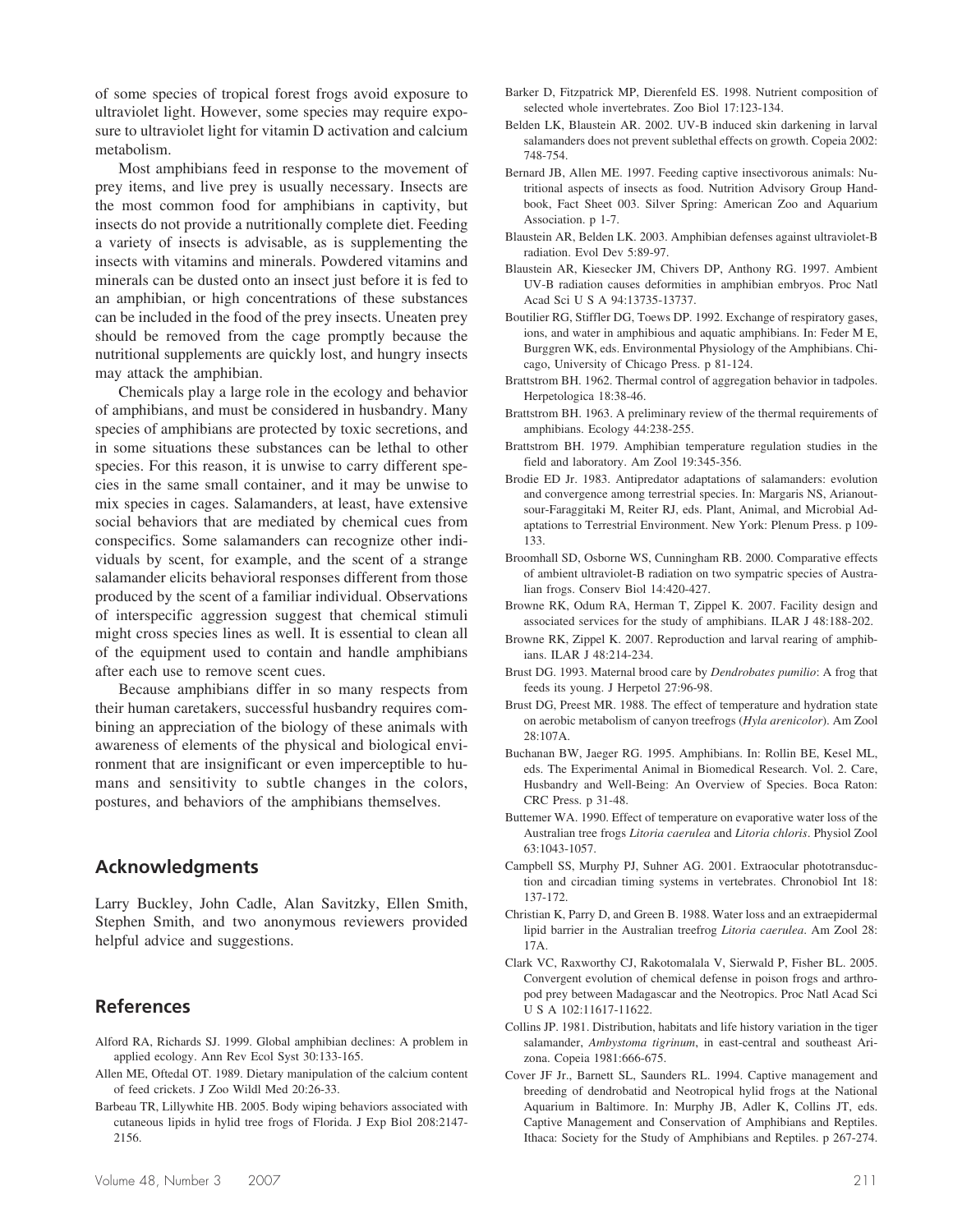- Daly JW. 1995. The chemistry of poisons in amphibian skin. Proc Natl Acad Sci U S A 92:9-13.
- Daly JW, Garraffo MH, Jain P, Spande TF, Snelling RR, Jaramillo C, Rand AS. 2000. Arthropod-frog connection: Decahydroquinoline and pyrrolizidine alkaloids common to microsympatric myrmicine ants and dendrobatid frogs. J Chem Ecol 26:73-85.
- Daly JW, Myers CW, Whittaker N. 1987. Further classification of skin alkaloids from Neotropical poison frogs (Dendrobatidae), with a general survey of toxic/noxious substances in the Amphibia. Toxicon 25: 1023-1095.
- Darst CA, Menéndez-Guerrero PA, Coloma LA, Cannatella DA. 2005. Evolution of dietary specialization and chemical defense in poison frogs (Dendrobatidae): A comparative analysis. Am Nat 165:56–69.
- de Vosjoli P. 1999. Designing environments for captive amphibians and reptiles. Vet Clin N Am Exot Anim Pract 2:43-68, v-vi.
- de Vosjoli P. 2004. Popular Amphibians. Lakeside CA: Advanced Vivarium Systems.
- de Vosjoli P. 2006. Horned Frogs: Plus Budgett's Frogs. Lakeside CA: Advanced Vivarium Systems.
- de Vosjoli P, Mailloux R, Ready D. 2005. Popular Tree Frogs (updated ed). Lakeside CA: Advanced Vivarium Systems.
- Duellman WE, Trueb L. 1985. Biology of Amphibians. New York: Mc-Graw-Hill.
- Erspamer V. 1994. Bioactive secretions of the amphibian integument. In: Heatwole H, Barthalamus GT, eds. Amphibian Biology. Vol 1: The Integument. Chipping Norton NSW: Surrey Beatty & Sons. p 178-350.
- Evans SE, Milner AR, Mussett F. 1988. The earliest known salamanders (Amphibia: Caudata): A record from the Middle Jurassic of England. Geobios 21:539-552.
- Frost DR. 2006. Amphibian species of the world: An online reference. Version 4 (17 August 2006). Electronic database available (http:// research.amnh.org/herpetology/amphibia/index.php). New York: American Museum of Natural History.
- Gabor CR, Jaeger RG. 1995. Resource quality affects the agonistic behaviour of territorial salamanders. Anim Behav 49:71-79.
- Gao K, Cheng Z, Xu X. 1998. First report of Mesozoic urodeles from China. Chin Geol 248:40-41.
- Gao K-Q, Shubin NH. 2001. Late Jurassic salamanders from northern China. Nature 410:574-577.
- Gao, K-Q, Shubin NH. 2003. Earliest known crown-group salamanders. Nature 422:424-428.
- Gehrmann WB, Ferguson GW, Odom TW, Roberts DT, Barcelone WJ. 1991. Early growth and bone mineralization of the iguanid lizard *Sceloporus occidentalis* in captivity: Is vitamin D supplementation or ultraviolet B irradiation necessary? Zoo Biol 10:409-416.
- Gehrmann WB. 1987. Ultraviolet irradiances of various lamps used in animal husbandry. Zoo Biol 6:117-127.
- Gehrmann WB. 1994. Light requirements of captive amphibians and reptiles. In: Murphy JB, Adler K, Collins JT, eds. Captive Management and Conservation of Amphibians and Reptiles. Ithaca: Society for the Study of Amphibians and Reptiles. p 53-60.
- Good DA. 1989. Hybridization and cryptic species in *Dicamptodon* (Caudata: Dicamptodontidae). Evolution 43:728-744.
- Gower DJ, Loader SP, Wilkinson M, Moncrieff CB. 2004. Niche separation and comparative abundance of *Boulengerula boulengeri* and *Scolecomorphus vittatus* (Amphibia: Gymnophiona) in East Usambara forest, Tanzania. African J Herpetol 53: 183-190.
- Gower DJ, Wilkinson M. 2005. The conservation biology of caecilians. Conserv Biol 19:45-55.
- Graybeal A, Cannatella DC. 1995. A new taxon of Bufonidae from Peru with descriptions of two new species and a review of the phylogenetic status of supraspecific bufonid taxa. Herpetologica 51:105-131.
- Green DM. 1979. Treefrog toe pads: Comparative surface morphology using scanning electron microscopy. Can J Zool 57:2033-2046.
- Green DM. 1981. Adhesion and the toe pads of treefrogs. Copeia 1981: 790-796.
- Han BA, Kats LB, Pommerening RC, Ferrer RP, Murry-Ewers M, Blaus-

tein AR. 2007. Behavioral avoidance of ultraviolet-B radiation by two species of Neotropical poison-dart frogs. Biotropica (In Press).

- Hairston NG Sr. 1987. Community Ecology and Salamander Guilds. Cambridge: Cambridge University Press.
- Harris RN. 1987. Density-dependent paedomorphosis in the salamander *Notophthalmus viridescens dorsalis*. Ecology 68:705-712.
- Hutchison VH, Dupré RK. 1992. Thermoregulation. In: Feder ME, Burggren WK, eds. Environmental Physiology of the Amphibians. Chicago: University of Chicago Press. p 206-249.
- Jaeger RG. 1978. Plant climbing by salamanders: Periodic availability of plant-dwelling prey. Copeia 1978:686-691.
- Jaeger RG. 1981. Dear enemy recognition and the costs of aggression among salamanders. Am Nat 117:962-974.
- Jaeger RG. 1986. Pheromonal markers as territorial advertisement by terrestrial salamanders. In: Duvall D, Muller-Schwarze D, Silverstein RM, eds. Chemical Signals in Vertebrates 4. New York: Plenum. p 191-203.
- Jaeger RG. 1990. Territorial salamanders evaluate size and chitinous content of arthropod prey. In: Hughes RN, ed. Behavioral Mechanisms of Food Selection. Heidelberg: Springer-Verlag. p 111-126.
- Jaeger RG, Forester D. 1993. Social behavior of plethodontid salamanders. Herpetologica 49:163-175.
- Jaeger RG, Peterson MG. 2002. Familiarity affects agonistic interactions between female red-backed salamanders. Copeia 2002:865-869.
- Jaeger RG, Schwarz JK. 1991. Gradational threat postures by the redbacked salamander. J Herpetol 25:112-114.
- Jaeger RG, Wicknick JA, Griffis MR, Anthony CD. 1995. Socioecology of a terrestrial salamander: Juveniles enter adult territories during stressful foraging periods. Ecology 76:533-543.
- Jenkins FA Jr, Walsh DM. 1993. An early Jurassic caecilian with limbs. Nature 365:246-250.
- Johnson RR. 1994. Model programs for reproduction and management: Ex situ and in situ conservation of toads of the family Bufonidae. In: Murphy JB, Adler K, Collins JT, eds. Captive Management and Conservation of Amphibians and Reptiles. Ithaca: Society for the Study of Amphibians and Reptiles. p 243-254.
- Kupfer A, Gower DJ, Gaucher P, Wilkinson M. 2006a. Passive trapping of aquatic caecilians (Amphibia: Gymnophiona: Typhlonectidae). Stud Neotrop Fauna Environ 41:93–96.
- Kupfer A, Muller H, Jared C, Antoniazzi M, Nussbaum RA, Greven H Wilkinson M. 2006b. Parental investment by skin feeding in a caecilian amphibian. Nature 440:926-929.
- Lettvin JY, Maturana HR, McCulloch WS, Pitts WH. 1959. What the frog's eye tells the frog's brain. Proc Inst Radio Eng 47:1940-1951.
- Licht LE, Grant KP. 1997. The effects of ultraviolet radiation on the biology of amphibians. Am Zool 37:137-145.
- Lillywhite HB. 1970. Behavioral temperature regulation in bullfrogs. Copeia 1970:158-168.
- Maerz JC, Brown CJ, Chapin CT, Blossey B. 2005. Can secondary compounds of an invasive plant affect larval amphibians? Funct Ecol 19: 970-975.
- Maruska EJ. 1994. Procedures for setting up and maintaining a salamander colony. In: Murphy JB, Adler K, Collins JT, eds. Captive Management and Conservation of Amphibians and Reptiles. Ithaca: Society for the Study of Amphibians and Reptiles. p 229-242.
- Mautz WJ, Case TJ. 1974. A diurnal activity cycle in the granite night lizard, *Xantusia henshawi*. Copeia 1974:243-251.
- Measey GJ, Gower DJ, Oommen OV, Wilkinson M. 2003a. Mark recapture study of *Gegeneophis ramaswamii* (Amphibia: Gymnophiona: Caeciliidae) at a breeding site in Southern Kerala. J Zool 261:129-133.
- Measey GJ, Gower DJ, Oommen OV, Wilkinson M. 2003b. Quantitative surveying of limbless endogeic soil vertebrates—A case study of *Gegeneophis ramaswamii* (Amphibia: Gymnophiona: Caeciliidae) in southern India. Appl Soil Ecol 23:43-53.
- Measey GJ, Gower DJ, Oommen OV, Wilkinson M. 2004. A subterranean generalist predator: Diet of the fossorial caecilian *Gegeneophis ramaswamii* (Amphibia: Gymnophiona: Caeciliidae) in southern India. Compte Rend Biol 327:65-76.